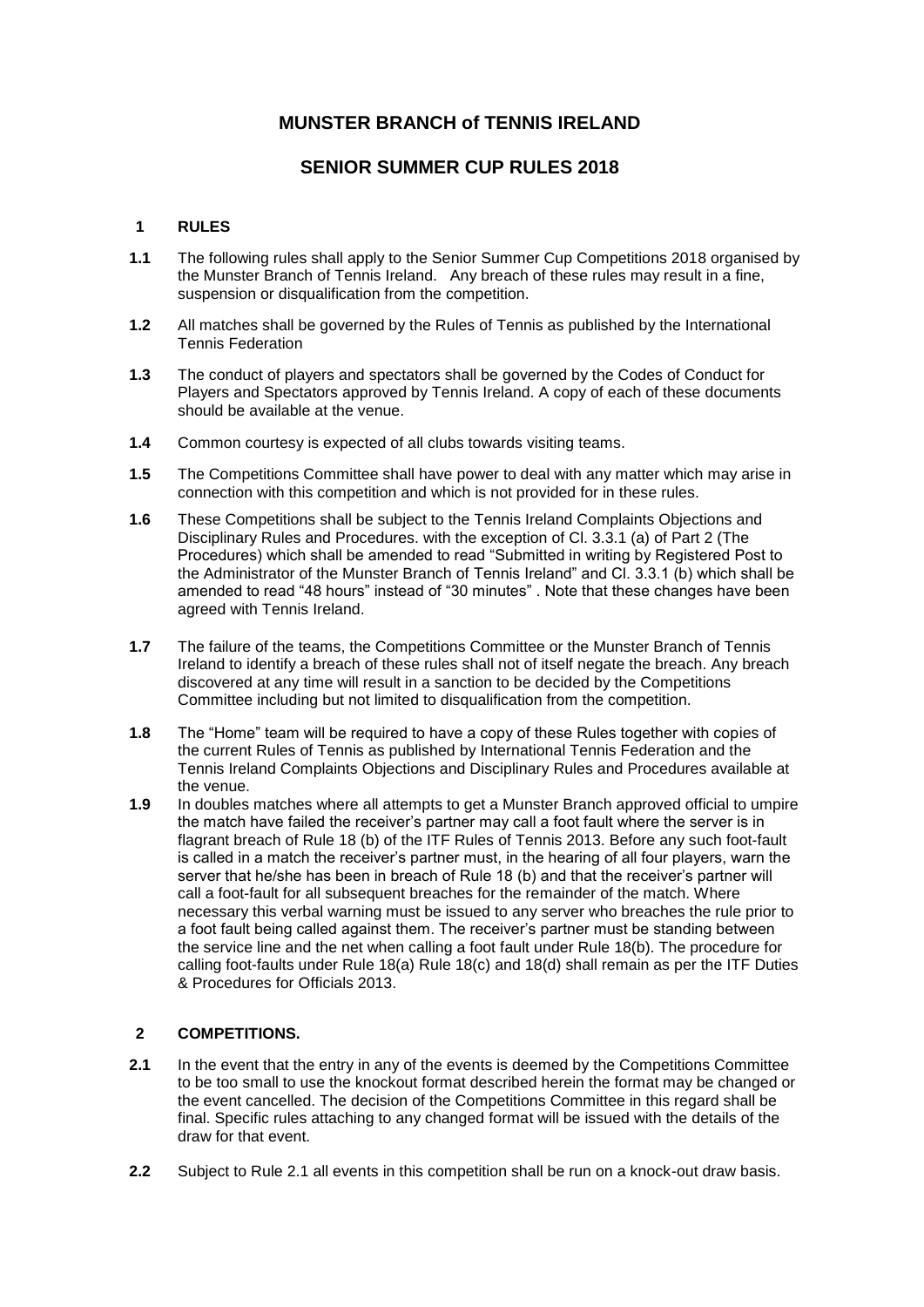- **2.3** All draws to be made at least 10 days before first round fixtures are due to be played. Venues for finals will be decided by the Munster Branch.
- **2.4** A match shall be the best of 3 tiebreak sets.
- **2.5** The top team drawn shall have choice of venue in the first Round. In the second and later Rounds the team who did not have choice in the previous Round shall have choice. A Bye or Walk-over counts as having choice of venue. Where both or neither had choice in the previous Round, the top team shall have choice.
- **2.6** There will be a Plate event where it is feasible to hold one. All runners-up in their first round fixtures will be eligible to take part in the Plate event. A team who gives a walk-over disqualifies itself from entering a Plate.
- **2.7** At all stages of the competition all matches in a fixture must be completed.
- **2.8** Each team will be awarded one point for each match won in a fixture. The team with the highest number of points will go forward to the next round.
- **2.9** In those events that have an even number of matches and both teams have the same number of points at the end of the four (4) matches a doubles decider will be played. The decider will consist of one (1) tie-break set to be played between a pairing from each team made up of two players who have not already played together in the fixture. These pairs are to be nominated by each team captain immediately prior to the decider being played.

## **ITN 3/4/Premier/Grade 1Munster Senior Cup**

- **2.10** This event is open to all players who are over 18 years on December 31st in the year immediately preceding the year in which the competitions covered by these rules commences provided they are included in the current Munster Branch Players' Directory (MBPD) and the National Player Database (NPD) at ITN 3/4/Grade 1 or above. It is also open to junior players who comply with Rule 3.8 of these rules.
- **2.11** Each team shall consist of two (2) men and two (2) ladies.
- **2.12** Each fixture in this competition will consist of the following matches 1 men's singles, 1 ladies' singles and 1 mixed doubles in that order, followed by 1 mens' and 1 ladies' doubles.

### **ITN5/Grade 2 Intermediate Cup**

- **2.13** This event is open to all players who are over 18 years on December 31st in the year immediately preceding the year in which the competitions covered by these rules commences provided they are included in the current Munster Branch Players' Directory (MBPD) and the National Player Database (NPD) at ITN5/Grade 2 or lower. It is also open to junior players who comply with Rule 3.9 of these rules.
- **2.14** Each team shall consist of two (2) men and two (2) ladies.
- **2.15** Each fixture in this competition will consist of the following matches 1 men's singles, 1 ladies' singles and 1 mixed doubles in that order, followed by 1 mens' and 1 ladies' doubles.

## **ITN 6/Grade 3 Carlsberg Cup**

- **2.16** This event is open to all players who are over 18 years on December 31st in the year immediately preceding the year in which the competitions covered by these rules commences provided they are included in the current Munster Branch Players' Directory (MBPD) and the National Player Database (NPD) at Grade 3/ITN 6 or lower.
- **2.17** Each team shall consist of two (2) men and two (2) ladies.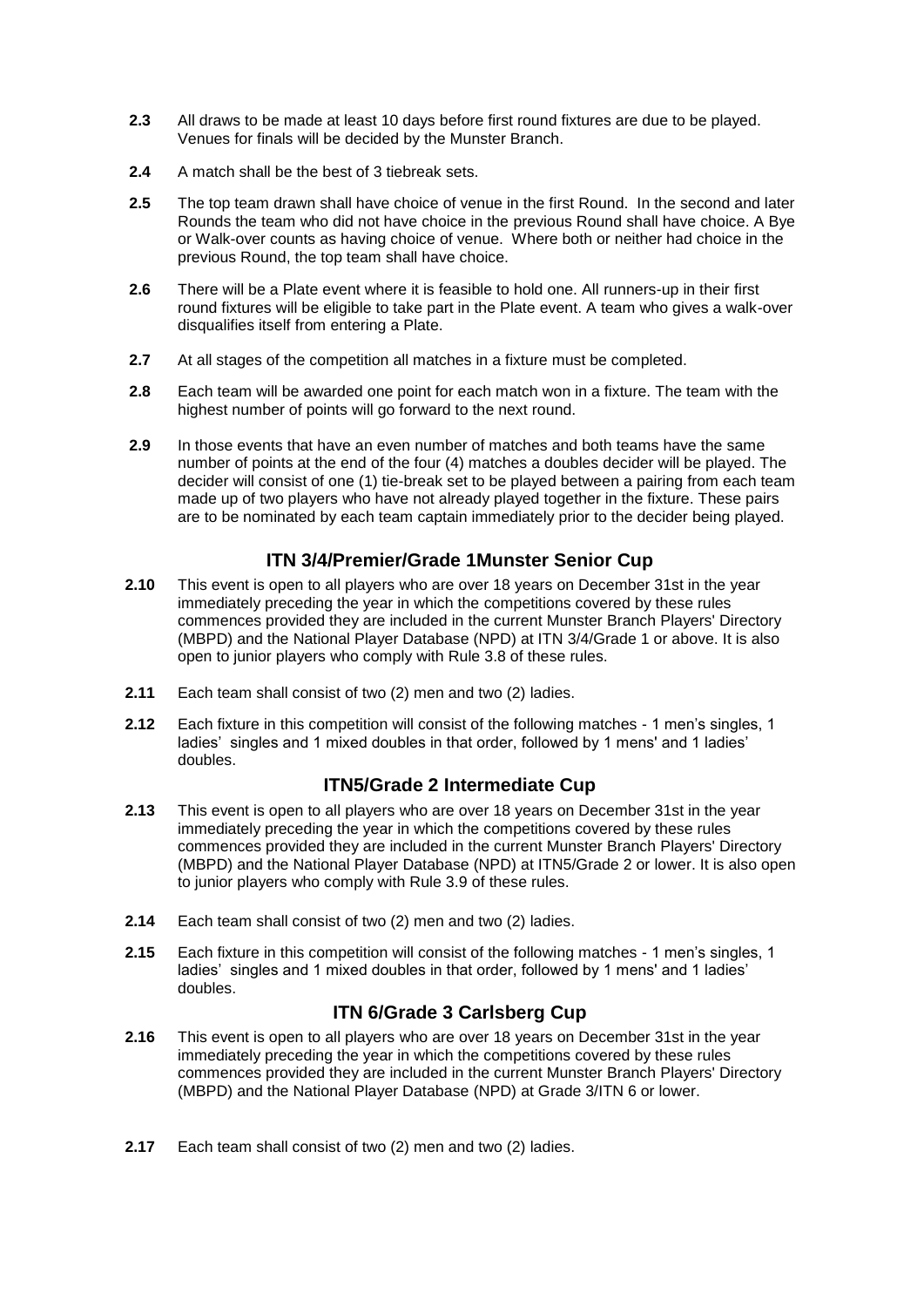**2.18** Each fixture in this competition will consist of the following matches - 1 men's doubles, 1 ladies' doubles and 2 mixed doubles in that order.

## **ITN 6/Grade 3 Mens Doubles**

**2.19** This event is open to all male players who are over 18 years on December 31st in the year immediately preceding the year in which the competitions covered by these rules commences provided they are included in the current Munster Branch Players' Directory (MBPD) and the NPD at Grade 3/ITN 6 or lower.

**2.20** Each team shall consist of four (4) men.

**2.21** Each fixture in this competition will consist of the following matches - 4 men's doubles, (the two pairings on each team will play each of the two pairings on the other team).

# **ITN 6/Grade 3 Ladies Doubles**

**2.22** This event is open to all female players who are over 18 years on December 31st in the year immediately preceding the year in which the competitions covered by these rules commences provided they are included in the current Munster Branch Players' Directory (MBPD) and the National Player Database (NPD) at Grade 3 /ITN 6 or lower.

**2.23** Each team shall consist of four (4) women.

**2.24** Each fixture in this competition will consist of the following matches - 4 ladies doubles, (the two pairings on each team will play each of the two pairings on the other team).

## **ITN 7/Grade 4 Mens Doubles**

- **2.25** This event is open to all male players who are over 18 years on December 31st in the year immediately preceding the year in which the competitions covered by these rules commences provided they are included in the current Munster Branch Players' Directory (MBPD) and the NPD at Grade 4/ITN 7 or lower.
- **2.26** Each team shall consist of four (4) men.
- **2.27** Each fixture in this competition will consist of the following matches 4 men's doubles, (the two pairings on each team will play each of the two pairings on the other team).

## **ITN 7/Grade 4 Ladies Doubles (Keane Cup)**

- **2.28** This event is open to all female players who are over 18 years on December 31st in the year immediately preceding the year in which the competitions covered by these rules commences provided they are included in the current Munster Branch Players' Directory (MBPD) and the National Player Dabase (NPD) at Grade 4 /ITN 7 or lower.
- **2.29** Each team shall consist of four (4) women.
- **2.30** Each fixture in this competition will consist of the following matches 4 ladies doubles, (the two pairings on each team will play each of the two pairings on the other team).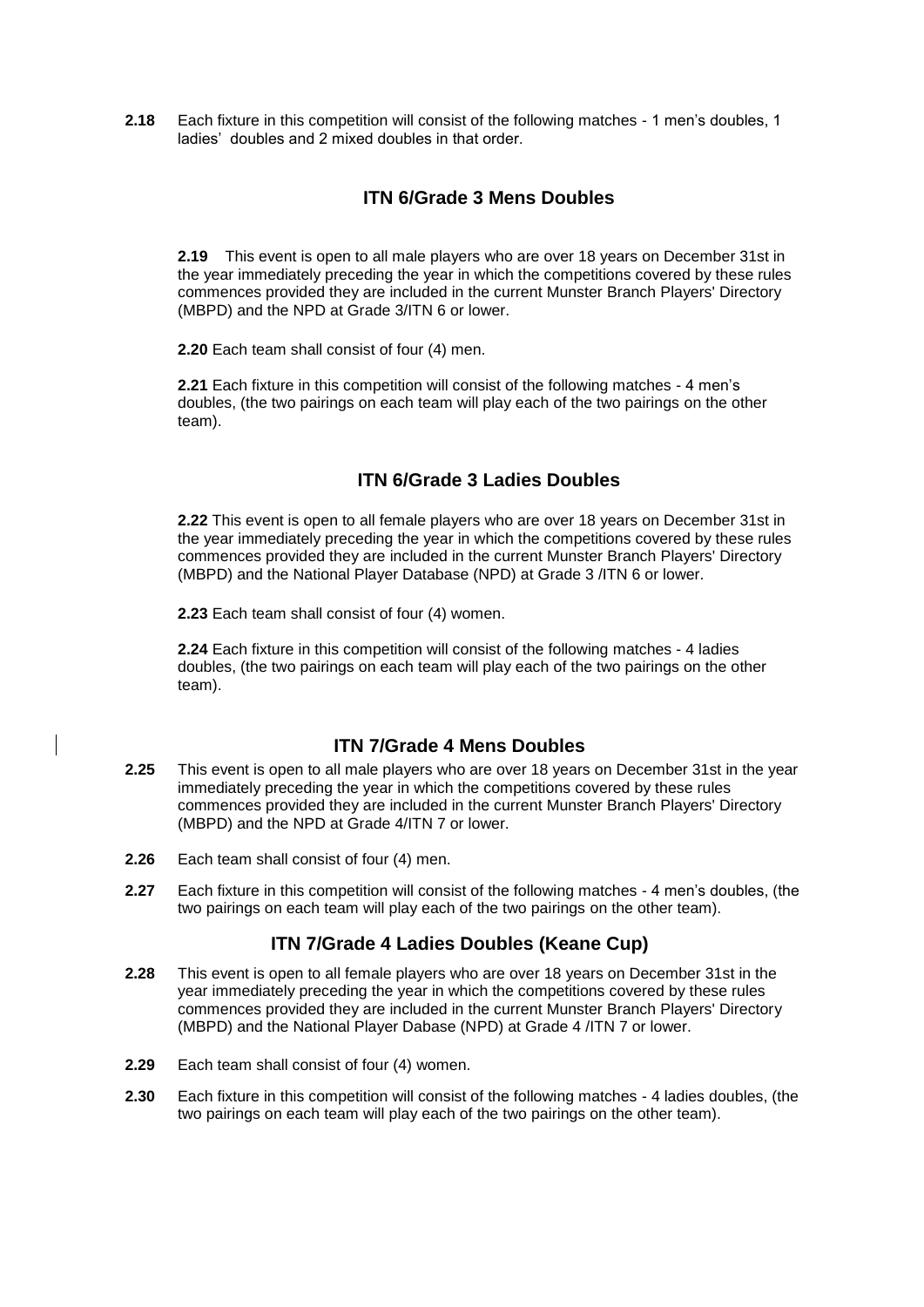## **ITN 8/Grade 5 Ladies Doubles**

- **2.31** This event is open to all female players who are over 18 years on December 31st in the year immediately preceding the year in which the competitions covered by these rules commences provided they are included in the current Munster Branch Players' Directory (MBPD) and the National Player Database (NPD) at Grade 5/ITN 8 or lower.
- **2.32** Each team shall consist of four (4) women.
- **2.33** Each fixture in this competition will consist of the following matches 4 ladies doubles, (the two pairings on each team will play each of the two pairings on the other team).

## **ITN 8/Grade 5 Mixed Doubles**

- **2.34** This event is open to all players who are over 18 years on December 31st in the year immediately preceding the year in which the competitions covered by these rules commences provided they are included in the current Munster Branch Players' Directory (MBPD) and the National Player Database (NPD) at Grade 5/ITN 8 or lower.
- **2.35** Each team shall consist of two (2) men and two (2) ladies.
- **2.36** Each fixture in this competition will consist of the following matches 1 men's doubles, 1 ladies' doubles and 2 mixed doubles in that order.

### **ITN 9/Grade 6 Mixed Doubles**

- **2.37** This event is open to all players who are over 18 years on December 31st in the year immediately preceding the year in which the competitions covered by these rules commences provided they are included in the current Munster Branch Players' Directory (MBPD) and the National Player Database (NPD) at Grade 6/ITN 9 or lower.
- **2.38** Each team shall consist of two (2) men and two (2) ladies.
- **2.39** Each fixture in this competition will consist of the following matches 1 men's doubles, 1 ladies' doubles and 2 mixed doubles in that order.

### **ITN 9/Grade 6 Mens Doubles**

- **2.40** This event is open to all male players who are over 18 years on December 31st in the year immediately preceding the year in which the competitions covered by these rules commences provided they are included in the current Munster Branch Players' Directory (MBPD) and the National Player Database (NPD) at Grade 6/ITN 9 or lower.
- **2.41** Each team shall consist of four (4) men.
- **2.42** Each fixture in this competition will consist of the following matches 4 men's doubles, (the two pairings on each team will play each of the two pairings on the other team).

### **ITN 9/Grade 6 Ladies Doubles**

- **2.43** This event is open to all female players who are over 18 years on December 31st in the year immediately preceding the year in which the competitions covered by these rules commences provided they are included in the current Munster Branch Players' Directory (MBPD) and the National Player Database at Grade 6/ITN 9 or lower
- **2.44** Each team shall consist of four (4) women.
- **2.45** Each fixture in this competition will consist of the following matches 4 ladies doubles, (the two pairings on each team will play each of the two pairings on the other team).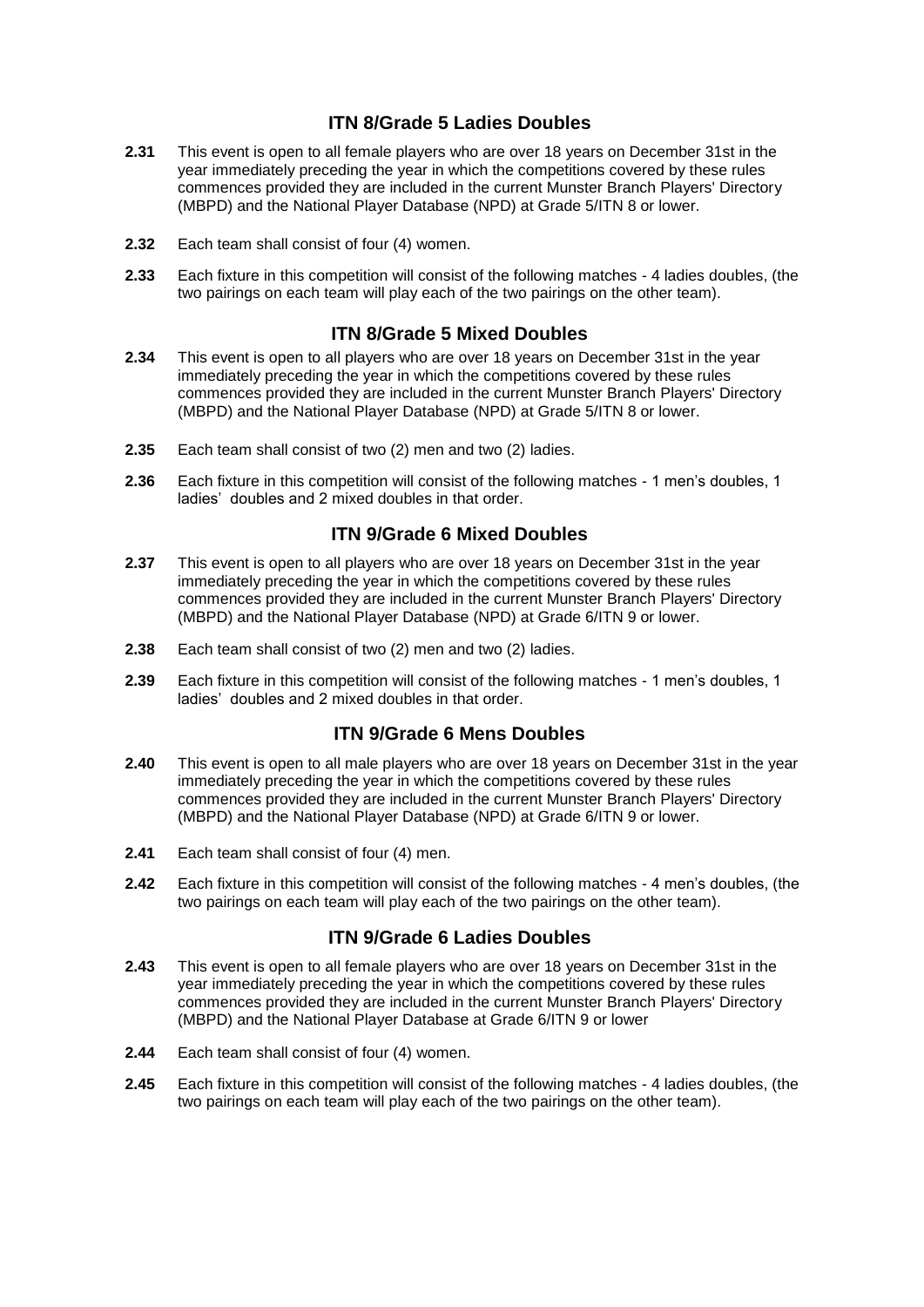#### **3 ELIGIBILITY**

- **3.1** Only Clubs and Bodies who are Members of Tennis Ireland may enter this competition. Any club entering the competition must have paid all Affiliation fees, Player Capitation fees and Tournament Capitation fees (where applicable) in respect of all years up to December 31st of the year immediately preceding the year in which this competition commences. Any club entering this competition must have paid all Affiliation fees in respect of the current year.
- **3.2** Eligible players as per rules 2.10, 2.13, 2.16, 2.19, 2.22, 2.25, 2.28, 2.31, 2.34 and 2.37 may play in this competition for any one club of which they are a member. In the event that a player is listed in two different grades in the MBPD or the NPD his/her grade for the purposes of this competition shall be deemed to be the higher grade.
- **3.3** If a club wishes to use a player who is not listed in the current Munster Branch Players' Directory they may do so provided an application to register the player is received by the Munster Branch Administrator at least 7 days prior to the fixture in which it is intended to use the unlisted player. *(Refer to the Munster Branch Player Directory Rules for details of making an application to register a player)*
- **3.4** Players must be registered on the National Player Database (NPD) and must have their unique Tennis Ireland PIN No.
- **3.5** Players may only play for one club in this competition.
- **3.6** Players may play in one final only on finals' day.
- **3.7** A Club entering more than one team in an event shall treat each team as if it were drawn from a different club. i.e. there shall be no inter-change of players or substitutes between teams. Players may not play on multiple teams. A player may only play on one team and sub up not more than 3 times for one other team of a different grade.
- **3.8** Players who are over 16 years on December 31st in the year immediately preceding the year in which the competitions covered by these rules commences are eligible to play in the **Munster Senior Cup (Grade 1/ITN 4)** competition. **Note only one male and one female junior can play on the team in any given fixture.**
- **3.9** Players who are over 16 years on December 31st in the year immediately preceding the year in which the competitions covered by these rules commences are eligible to play in the **Intermediate Cup (Grade 2/ITN 5)** competition provided they have never played on a Junior provincial team. **Note only one male and one female junior can play on the team in any given fixture.**
- **3.10** No player may play below his/her own grade/ITN. Players may play in any grade/ITN above their own grade/ITN in addition to playing in their own grade/ITN.
- **3.11** Players, team captains and club captains are responsible for checking players grades before entering the competition.
- **3.12** All reference to grades/ITN's are to grades/ITN's as they appear in the MBPD and the NPD.
- **3.13** Any team which uses a player who is not eligible to play under the rules of this competition shall forfeit all matches won in which the ineligible player took part. The ineligible player shall be prohibited from taking part in any of the events at any grade in this competition in the year in which the offence occurred.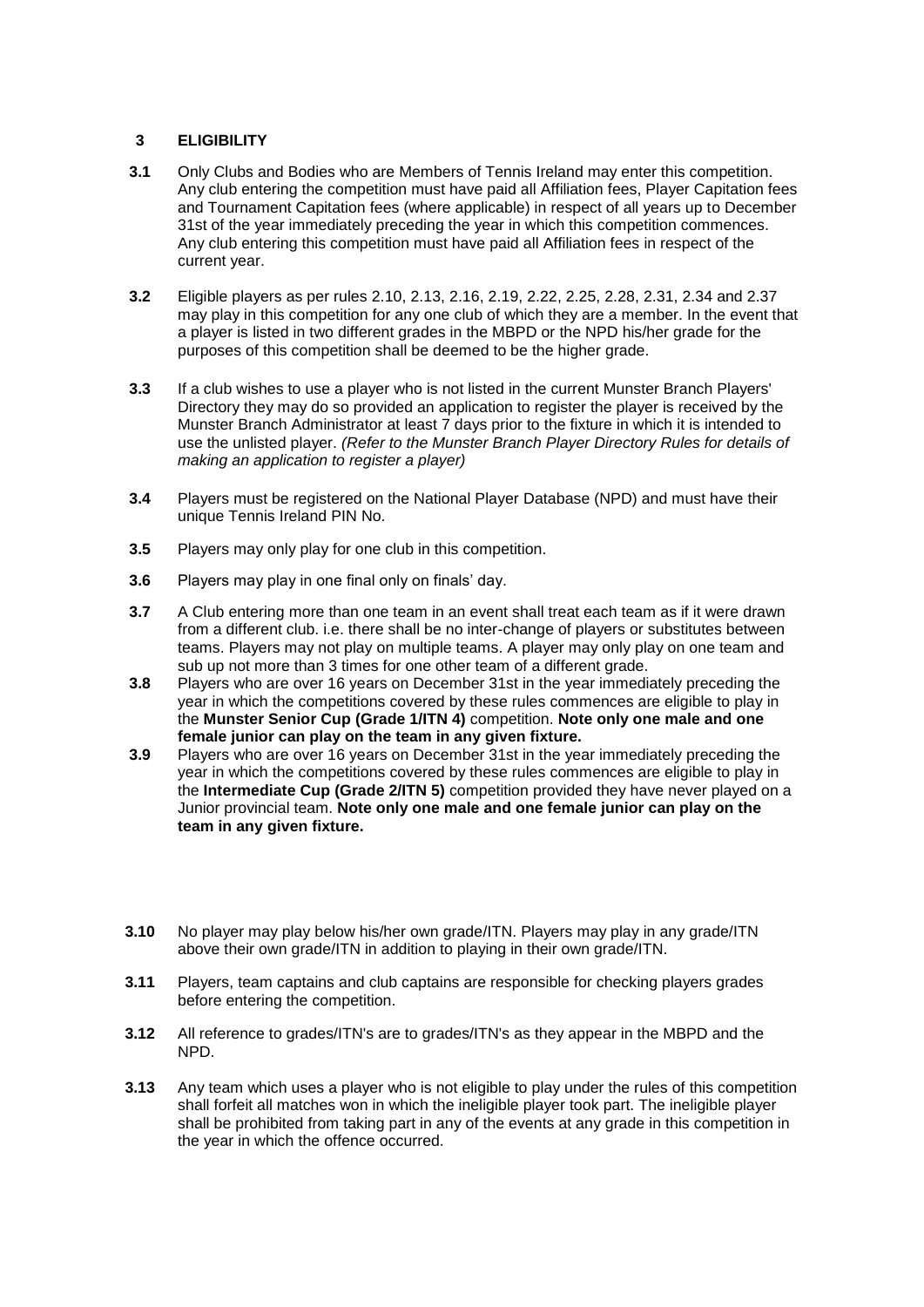#### **4 ENTRIES.**

- **4.1** The Competitions Committee reserves the right to refuse to accept an entry to any of the events in this competition. Any entries not accepted by the Competitions Committee will have their entry fee refunded.
- **4.2** In the case of Clubs entering more than one team in any event please note that only the "First Choice" team as per the entry form is guaranteed a place. The inclusion of any of the other teams entered by the club in the same event is at the discretion of the Competitions Committee.
- **4.3** Entries should be submitted to the Administrator of the Munster Branch of Tennis Ireland no later **than 5.00pm on 18th. May 2018.**
- **4.4** The entry fees shall be 60 euro per team.
- **4.5** A club which intends to use eligible junior players in any of the events in which juniors are allowed to play must submit the names and dates of birth of all intended players with their entry. The Competitions Committee will review the submitted list and notify the entrant if any of the junior players on this list has not been approved to play. The use of a junior player without such approval shall render the club liable to disqualification.
- **4.6** Copies of the submitted player panels referred to in Rule 4.5 will be provided to all of the entrants on request.
- **4.7** Entries will not be accepted unless the full appropriate entry fee is submitted with the entry.

#### **5 FIXTURES**

- **5.1** Fixtures shall be played at 2.00pm (or at 12.00 noon in the case of clubs covered by rule 5.12) on the date specified by the Competitions Committee as shown on the draw sheets. Fixtures may be played before the specified date provided both clubs are in agreement to do so. Clubs are not obliged to agree to any request from the opposing team to change the date of the fixture specified by the Competitions Committee. However, having agreed to change either the time or date, then this becomes the official time and date of the fixture. Only the nominated contact as listed on the official contact list or an alternative contact as per Rule 5.2 may arrange an alternative date in advance of the date specified for the fixture by the Competitions Committee. Details of any agreed changes to the date and/or time of any fixture is to be notified to the Administrator of Munster Branch by the team requesting the change a minimum of 3 days before the new date of the fixture.
- **5.2** Arrangements in regard to fixtures are to be made by the person listed by the club as the contact in the official entry form. An alternative contact can be substituted by notifying the Administrator of the Munster Branch and each of the official contacts of the teams in the event a minimum of 7 days before the commencement of the competition.
- **5.3** A postponement of a fixture can only be granted by the Competitions Committee. The Competitions Committee may permit a postponement in very exceptional circumstances. Any Club taking a postponement without permission may be disqualified from the Competition.
- **5.4** All members of a team must be available for play at the agreed commencement time. In the event of a player being more than 15 minutes later than the agreed time, such player shall forfeit the first of his/her matches to the opposing team. In the event of a player being more than 30 minutes later than the agreed time, such player shall forfeit both of his/her matches to the opposing team.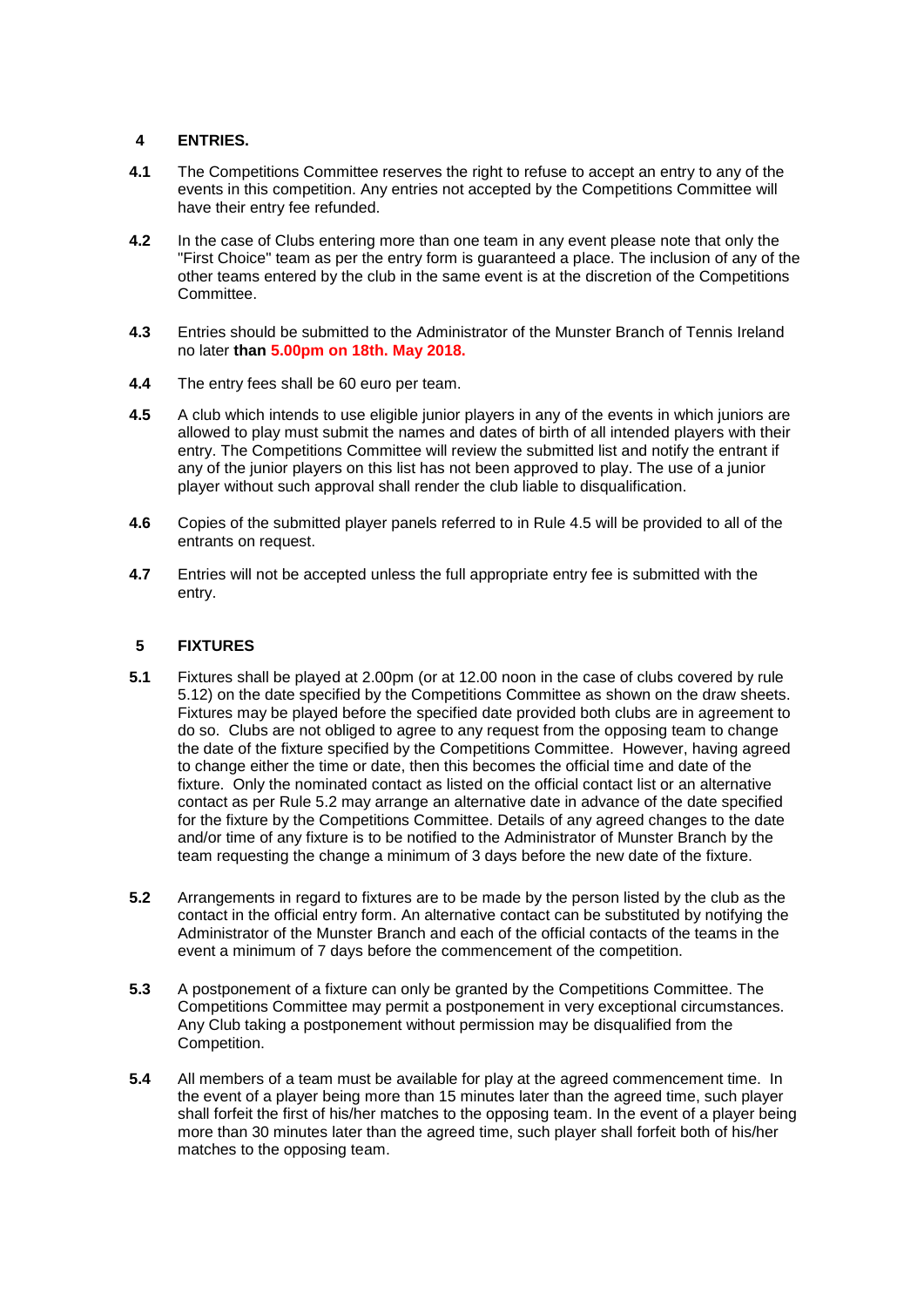- **5.5** Teams may decide their composition on the day of the fixture. The Captain of each team will provide to the captain of the opposing team a team sheet showing players names, grade/ITN, each player's TI PIN No. and the nominated players and the doubles pairings of the first round of matches in the fixture. The team sheets shall be exchanged immediately prior to the commencement of the fixture. The doubles pairings for the second round of matches may be confirmed after the first round of matches have been played. However, completion of this section of the sheets and exchanging of sheets shall again be as set out above.
- **5.6** The Club represented by a team which gives a walk-over will be liable to a fine to be decided by the Competitions Committee.
- **5.7** The 'Home' venue means the courts in which the club which is represented by the team is based and not borrowed courts, except under exceptional circumstances and by mutual agreement between the two teams and with the approval of the Competitions Committee.
- **5.8** In the event that the Home club cannot provide **courts** for their "Home" fixture as per the official draw the fixture reverts to the "Away" teams courts.
- **5.9** The Home club shall have basic toilet and shower facilities available at the venue. Any legitimate complaints in regard to facilities will result in loss of 'Home' advantage for future matches. **Clubs without such facilities may enter the competition but all of their matches must be played at the clubs against whom they are drawn.**
- **5.10** The Home Club shall ensure that courts are up to standard i.e. Nets, Centre-Strap, well lined and surfaces free from obstacles. Any legitimate complaints will result in loss of 'Home' advantage for future matches.
- **5.11** The Home team shall provide new balls which must conform to Appendix 1 of the Rules of Tennis
- **5.12** Fixtures being held at venues without flood-lit courts must commence no later than 12 noon. All other fixtures are to commence at 2pm or at another mutually agreed time as per Rule 5.1. No club may be required to play before 11 a.m.
- **5.13** The full fixture result shall be returned to the Munster Branch office by the winning team captain within 48 hours of the completion of the fixture. Failure to comply with this rule will result in a sanction being imposed by the Competitions Committee on the team responsible for returning the result and/or the club which it represents.
- **5.14** All juniors must be clearly indicated on the Result Sheet
- **5.15** Where a club fails to field a team for a fixture, and therefore gives a walkover, that team is scratched from the event and all their previous results are deleted. Individual players from any team that have gained grading points against the scratched team in previous fixtures will keep their grading points.

**5.16** The normal Tennis Ireland rules apply regarding continuous play, length of breaks etc and also in regard to injuries.